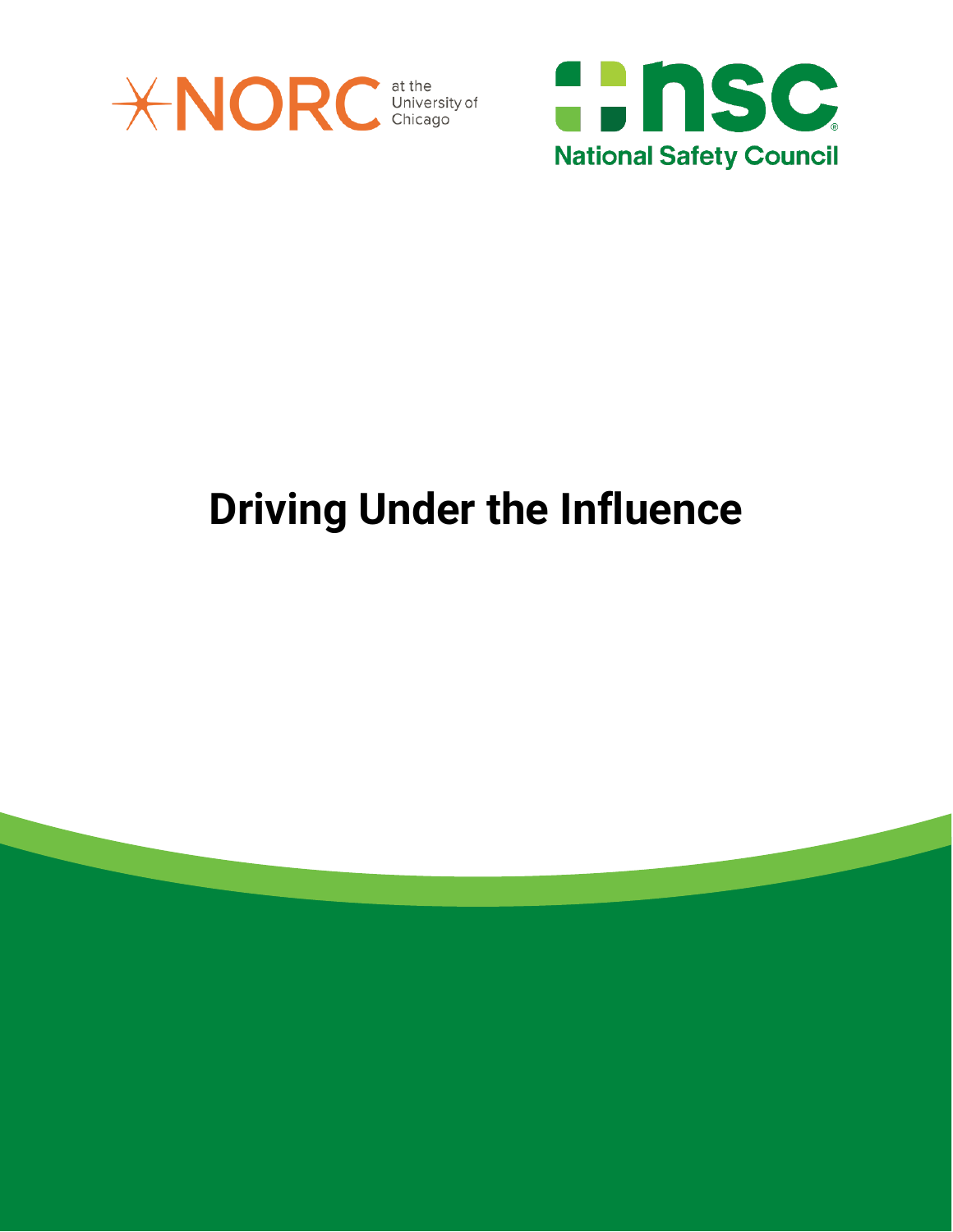Driving under the influence (DUI) of alcohol or drugs is common and costly to employers and working people. On-the-job driving while under the influence of alcohol or other drugs by commercial motor vehicle (CMV) drivers is a tiny part of the much greater problem of off-the-job impaired driving by workers in every industry and occupation. The financial impact to employers is largely caused by impaired driving tied to off-the-job use.

How common is driving under the influence?

- 14.5% of workers (22,246,000 individuals employed full- or part-time) report driving under the influence of alcohol or drugs at least once in the last 12 months (at the time of the survey questions being asked). Although a large number, this represents a 25% decline since 2004 when 19.4% of workers reported driving under the [i](#page-5-0)nfluence.<sup>i</sup>
- There were 111 million incidences of DUI in 2014.  $\mathbb{F}$  Fewer than 1% resulted in a DUI arrest. [iii](#page-6-0) The Department of Justice Uniform Crime Report shows a little over 1 million DUI arrests are made annually.
- Alcohol is the most commonly used substance when driving, reported by 7.7% of workers.<sup>[iv](#page-6-1)</sup> Cannabis is second, at 3.6% of workers. Driving under the influence of illicit drugs other than cannabis is relati[v](#page-6-2)ely rare, reported by 0.9% of drivers. $v$
- Males are more likely to drive while under the influence than females (17.4% vs 11.3%).
- Random roadside tests of weekend nighttime drivers show a sharp drop in alcohol DUI since the 1970s. Alcohol declined from 36% of drivers in 1973 to 8% in 2014. Drugged driving, however, increased over that same time. Reports for any illegal drug increased from 12% in 1973 to 15% in 2014; prescription opioids from 4% to 5%, and cannabis from 8% to 13%. Vi

What are the risks of drinking or drug use while driving?

- The higher a driver's blood alcohol concentration (BAC), the greater the risk of a crash and of a fatal crash. Drivers with BACs of .05 g/dL are 2.1 times more likely to crash than drivers with no alcohol in their systems. The crash risk for drivers at .08 g/dL is 3.9 times that of drivers with no alcohol.<sup>[vii](#page-6-4)</sup>
- Driver alcohol use remains a leading cause of fatal vehicle crashes, involved in 29% of fatal crashes. In 2018, 10,511 fatal crashes were attributed to driver alcohol use.<sup>[viii](#page-6-5)</sup>



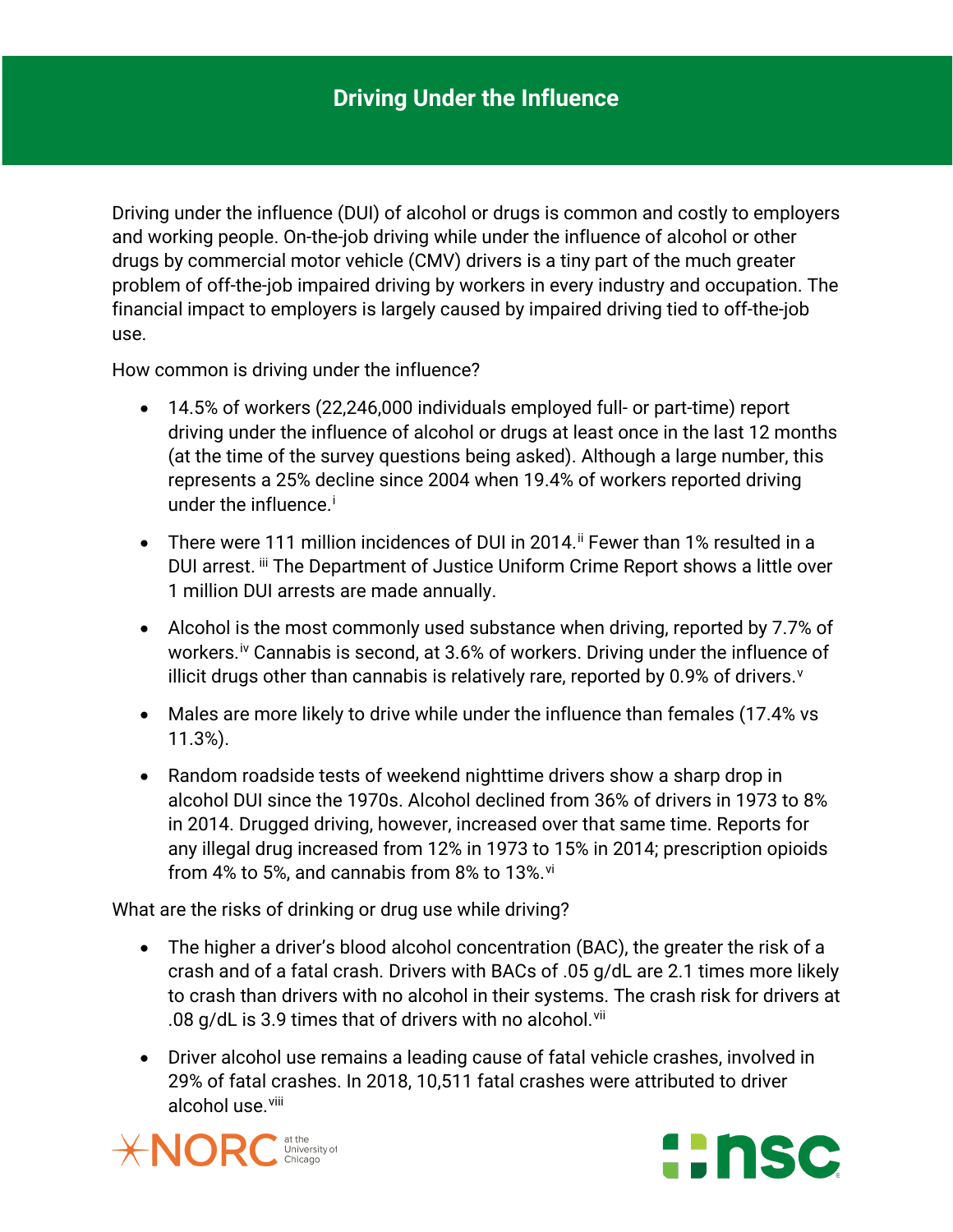- Crash risks for drivers using cannabis, opioids or other drugs is less clear.  ${}^{ix}$  ${}^{ix}$  ${}^{ix}$  A major well-controlled study found after adjusting for gender, age, race/ethnicity and alcohol use, there was no indication that any drug significantly contributed to crash risk. The adjusted odds ratios for THC, the psychoactive ingredient in cannabis, were 1.00, indicating no increased or decreased crash risk. Odds ratio for opioids were 1.17, a slight increased risk; and the odds for prescription and over-the-counter opioid medications were  $1.02$ . $*$  A crash risk study conducted for the National Highway and Traffic Safety Administration (NHTSA) found the same pattern.[xi](#page-6-8)
- Other studies find that use of prescription opioids and driving increase risk of motor vehicle crashes.<sup>[xii](#page-6-9)</sup> A case control study of fatal crashes reported driver use of prescription opioids increased crash risk by 72%. When opioids are used concurrently with alcohol, the risk of a fatal crash increased 21-fold over drivers using neither.<sup>[xiii](#page-6-10)</sup>

How DUI impacts employers:

- Off the job
	- $\circ$  Off-the-job drugged or drunk driving is associated with 1,612,179 crashes annually.<sup>[xiv](#page-6-11)</sup> In addition to deaths, driver substance use was linked to 326,000 nonfatal injuries.
	- o Injuries result in costs to employers from lost time from work and medical expenses. Costs of missed work range from \$74 for crashes with no injuries to \$13,204 for severe injuries. Health insurance costs ranged from \$227 for crashes with no injuries to \$85,253 for severe injuries. Medical costs range from \$0 for crashes with no injuries to \$395,933 with severe injuries.<sup>xv</sup>
- On the job
	- o CMV operators have very low rates of DUI, and low rates of DUI crashes and fatal crashes. A study conducted by the Federal Motor Carrier Administration (FMCA) in 2005 found only 1% of commercial drivers drove while under the influence of alcohol and 2% with illegal drugs.<sup>[xvi](#page-6-13)</sup> In an analysis of fatal crashes involving large trucks in 2017, only 226 of 4,600 drivers (3%) killed in crashes had BAC levels above 0.08 g/dL.<sup>[xvii](#page-7-0)</sup>



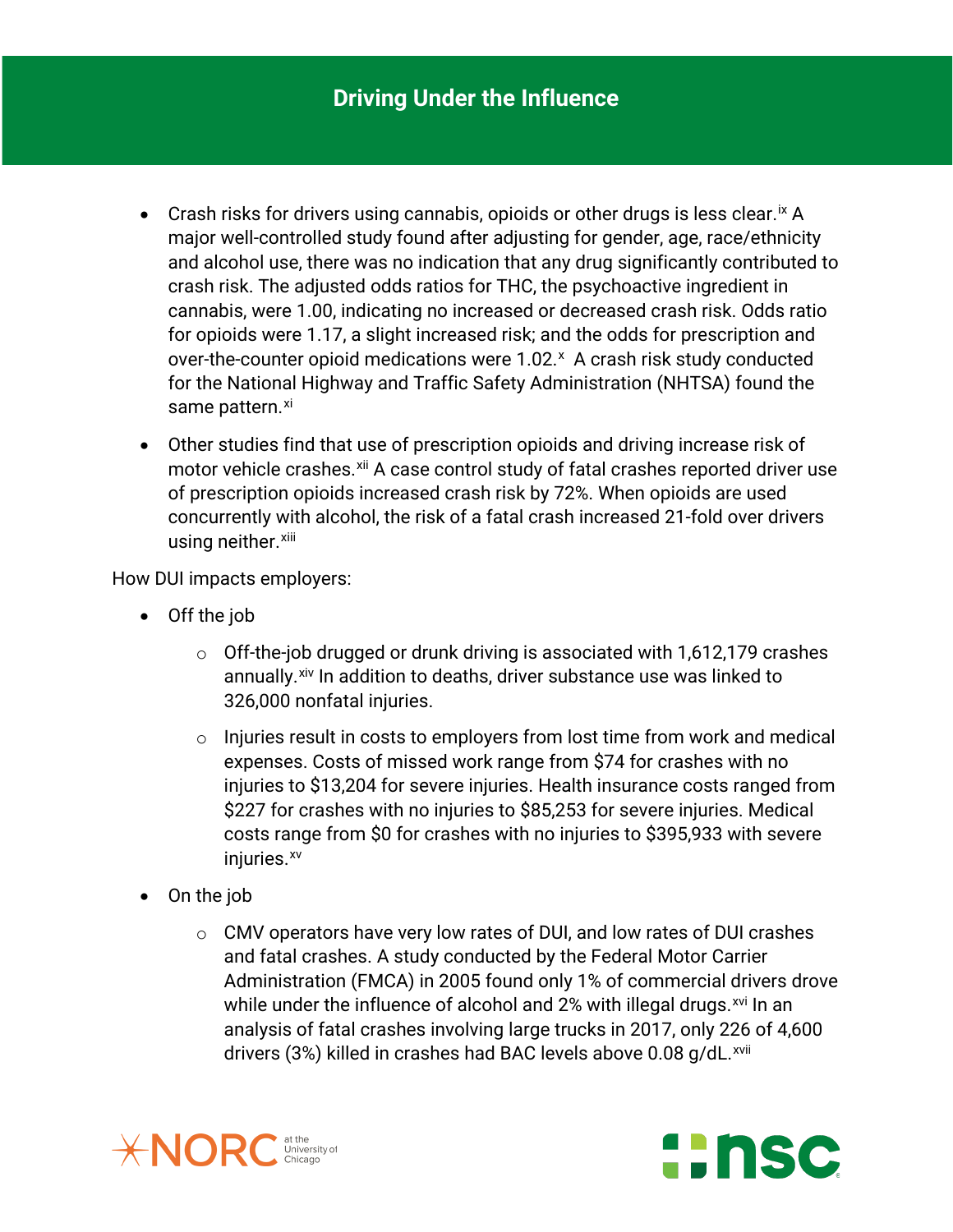- o A study examining a wide array of CMV drivers' personal and situational factors that might be associated with risks for being involved in a crash found extremely low rates of alcohol use among CMV operators. The majority reported no alcohol use (69.6%) or having one alcoholic drink each week (30%). This finding is understandable. CMV operators are subject to random drug and alcohol tests and Federal laws have zero tolerance for driving under the influence (i.e., drivers are not allowed to have a detectable amount of alcohol [i](#page-7-1)n their system).<sup>xviii</sup>
- o However, CMV operators use stimulants. A systematic review of international research on truckers' substance use found high rates of amphetamine use (21.3%) and cocaine consumption (2.2%). Rates of stimulant use by U.S. commercial drivers are not reported. [xix](#page-7-2) Researchers speculate that truck drivers use stimulants as a form of performance enhancing drugs, in order to sustain workloads and busy work schedules.<sup>[xx](#page-7-3)</sup>

What can employers do?

- *In DOT regulated industries*, there are very explicit regulations and requirements for testing and intervention.
	- o Pursuant to Part 382 of the Federal Motor Carrier Safety Regulations (FMCSRs), motor carriers that employ CDL drivers are required to randomly test 10% of their CDL drivers for alcohol and 25% of their CDL drivers for drugs.<sup>[xxi](#page-7-4)</sup> MCSA also requires carriers to perform non-random drug and alcohol testing on CDL drivers whenever:
		- The driver is being considered for employment (only for drugs and only when the driver has not recently been in a drug and alcohol testing program)
		- The driver has been involved in a crash (only when the crash involves a fatality or when the driver receives a citation in a towaway- or injury-related crash)
		- **The driver is suspected by a supervisor of using drugs or alcohol** while at work
		- In the case of alcohol, an on-duty CDL driver is in violation of the FMCSRs when the driver's BAC is greater than or equal to 0.02



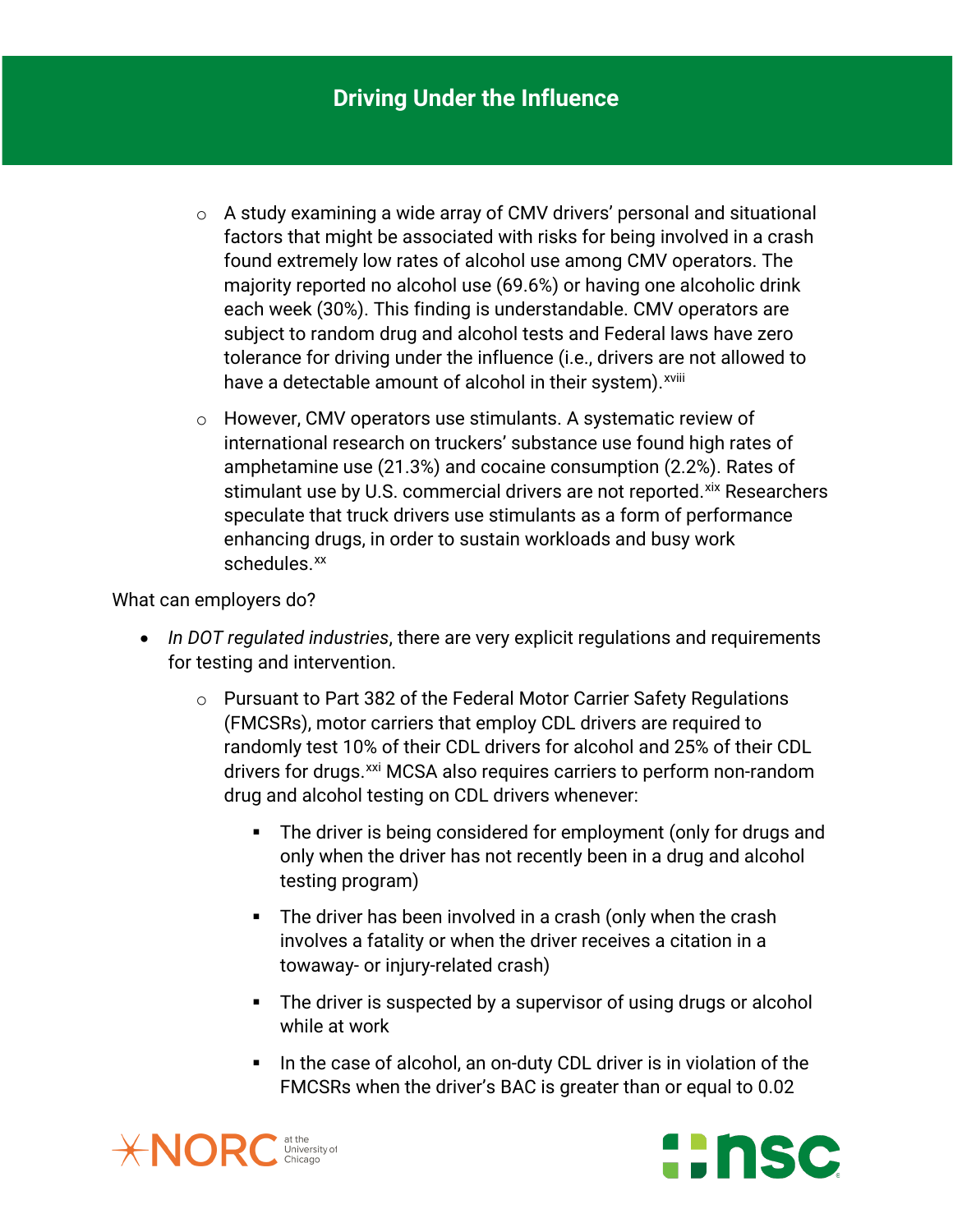grams per 210 liters of breath. If the driver tests at a concentration of 0.04 or higher, pursuant to Part 382, subpart F, the driver also must undergo referral, evaluation, and treatment.

- o Regarding medical and recreational cannabis, prescription opioids (including methadone), and CMV operators:
	- The Federal Motor Carrier Safety Administration (FCMSA) has ruled that cannabis continues to be classified as a Schedule I controlled substance by the Drug Enforcement Administration. Under the Federal Motor Carrier Safety Regulations (FMCSRs), a person is not physically qualified to drive a CMV if he or she uses any Schedule I controlled substance such as cannabis. FCMSA has determined that legalization of cannabis use by States has not modified the application of U.S. Department of Transportation (DOT) drug testing regulations.<sup>[xxii](#page-7-5)</sup> A driver taking medical cannabis cannot be certified.
	- Opioids, including methadone, are Schedule II drugs. These drugs have currently accepted medical uses but have a high misuse potential that may lead to severe psychological or physical dependence. FCMSA interprets 49 CFR 391.41 to rule that methadone is a habit-forming narcotic which can produce drug dependence and is not an allowable drug for CMV operators.
		- Exception: a driver may use such a substance or drug if the substance or drug is prescribed by a licensed medical practitioner who:
			- $\circ$  Is familiar with the driver's medical history and assigned duties; and
			- o Has advised the driver that the prescribed substance or drug will not adversely affect the driver's ability to safely operate a CMV." xxiii
- *Drug-Free Workplace Policies:* All employers should prioritize a culture of safety from top to bottom. Employers, especially those with DOT regulated and safetysensitive positions, should revisit their drug-testing policies and scope of testing into their Drug-Free Workplace Programs. XXiv This should include clearly defined policies about medical cannabis and prescription opioid use, and safety



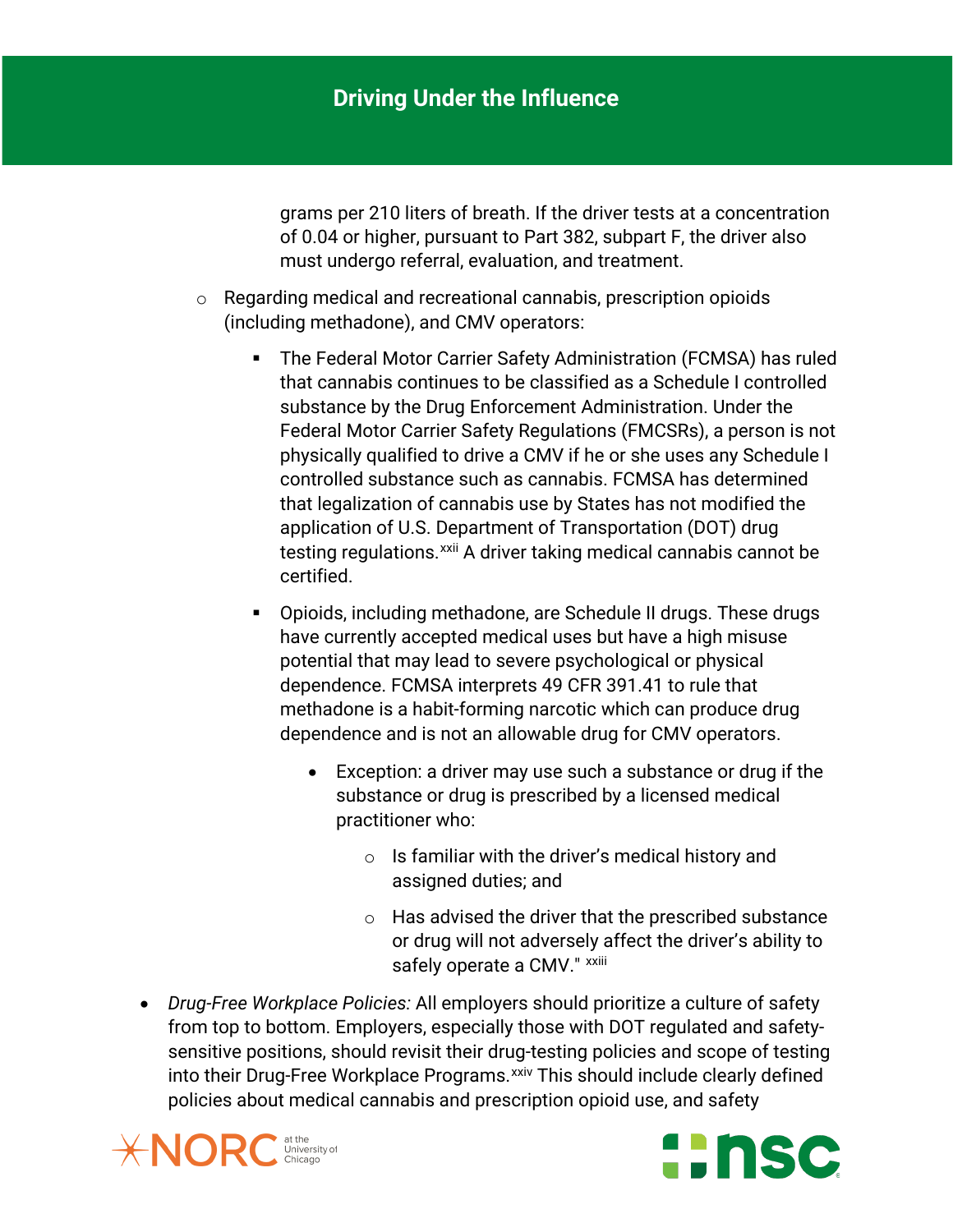procedures for an employee who is prescribed opioid painkillers, methadone or medical cannabis. Worksite education programs should emphasize that driving while high is unsafe. Drivers who understand that driving under the influence is unsafe are significantly less willing to drive after using cannabis. Increased knowledge of cannabis DUI laws is not associated with these outcomes.<sup>[xxv](#page-7-8)</sup>

- *Health insurance*: Employers should ask any health insurer they work with to demonstrate what they are doing to identify and treat their employees with a substance use problem. Employers can ask to see their health insurer's statistics on diagnosing and treating substance use disorders (SUDs) in its covered population. Most health insurers are accredited by the National Commission on Quality Assurance (NCQA), which requires plans to report annually on their rates of initiating and engaging its covered population who have an SUD. XXVI Compare Substance Use Cost Calculator for Employers. XXVII If there [i](#page-7-10)s a gap, ask your your health plan's rates of substance use initiation and engagement with likely SUD rates in your workforce computed by the National Safety Council/NORC's health plan what active steps it will take to identify and treat plan members with an SUD.
- *Employee Assistance Programs (EAPs)*: Employers can demand that their EAP systematically assesses substance use by workers seeking EAP services, and that it reports on rates of identification of problematic use. Several transportation-related industries have developed successful programs to sharply cut substance use. Operation Redblock is a union-initiated, managementsupported program in the railroad train industry that uses peer involvement to prevent employee use of alcohol and/or drugs wh[i](#page-7-11)le on duty or subject to call.<sup>xxviii</sup> The airline industry has operated the highly successful Human Intervention Motivational Study (HIMS) program since the 1980s that manages the care and coordinates industry-wide efforts to help pilots suffering from SUDs. [xxix](#page-7-12)

<span id="page-5-1"></span><span id="page-5-0"></span><sup>&</sup>lt;sup>i</sup> NORC analysis of 2017-2018 National Survey on Drug Use and Health.<br><sup>ii</sup> CDC. Behavioral Risk Factor Surveillance System (BRFSS), 1993–2014. Available at <u><https://www.cdc.gov/brfss></u> The annual estimated alcohol-impaired driving episodes were calculated using BRFSS respondents' answers to this question: "During the past 30 days, how many times have you driven when you've had perhaps too much to drink?" Annual estimates per respondent were calculated by multiplying the reported episodes during the preceding 30 days by 12. These numbers were summed to obtain the annual national estimates



 $\overline{\phantom{a}}$ 

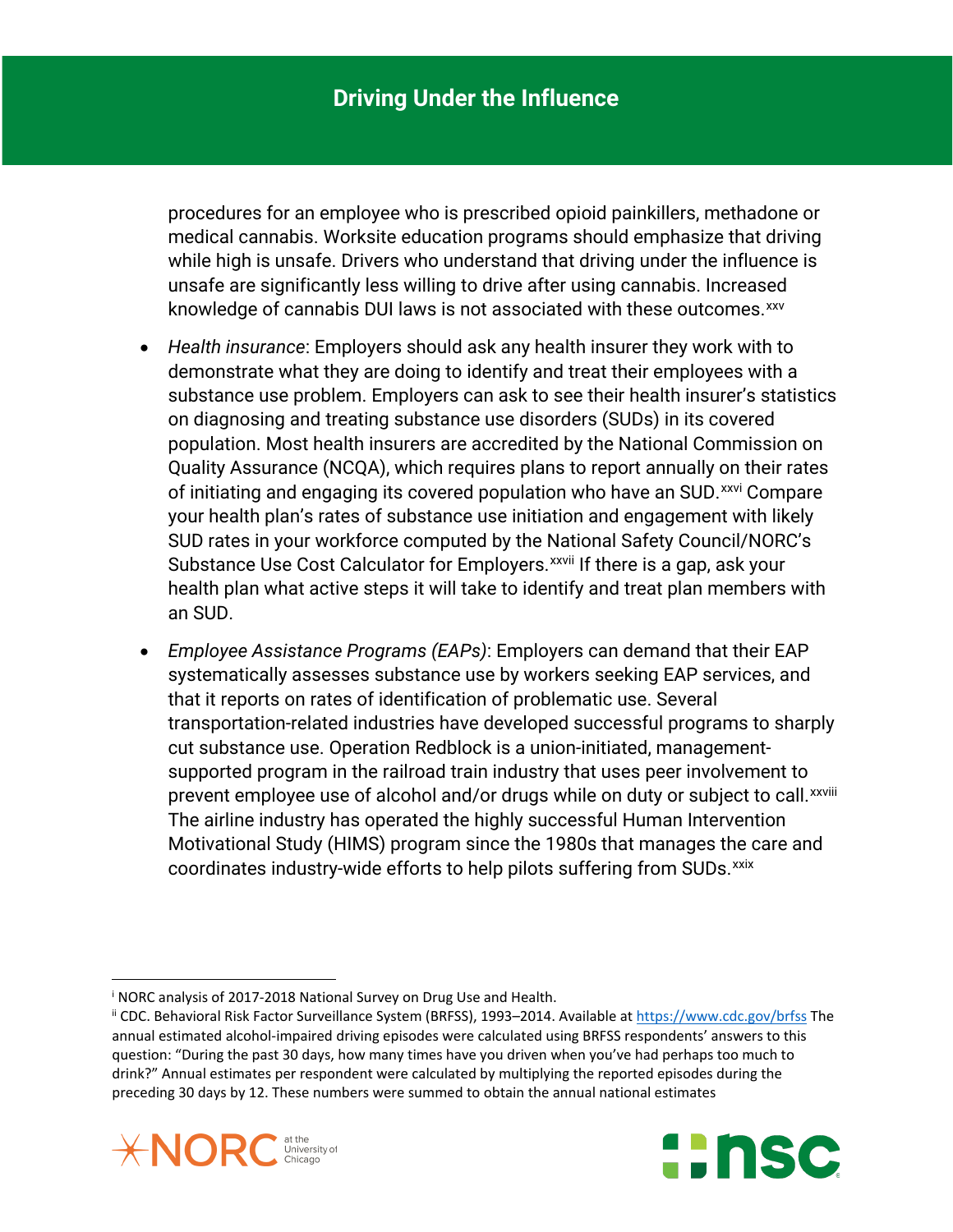## **Driving Under the Influence**

(see [https://www.cdc.gov/mmwr/preview/mmwrhtml/mm6430a2.htm\)](https://www.cdc.gov/mmwr/preview/mmwrhtml/mm6430a2.htm) Scherer M, Fell JC. Effectiveness of lowering the blood alcohol concentration (BAC) limit for driving from 0.10 to 0.08 g/dl to .08 g/dL produced a 10.4% reduction in annual drinking driver fatal crash rates

<span id="page-6-0"></span>iii Uniform Crime Report 2018. [https://ucr.fbi.gov/crime-in-the-u.s/2018/crime-in-the-u.s.-2018/topic](https://ucr.fbi.gov/crime-in-the-u.s/2018/crime-in-the-u.s.-2018/topic-pages/tables/table-29)[pages/tables/table-29](https://ucr.fbi.gov/crime-in-the-u.s/2018/crime-in-the-u.s.-2018/topic-pages/tables/table-29)

<span id="page-6-1"></span>iv NORC analysis of 2017-2018 National Survey on Drug Use and Health.

**.** 

<span id="page-6-2"></span><sup>v</sup> Azofeifa A, Rexach-Guzmán BD, Hagemeyer AN, Rudd RA, Sauber-Schatz EK. Driving Under the Influence of Marijuana and Illicit Drugs Among Persons Aged≥ 16 Years—United States, 2018. Morbidity and Mortality Weekly Report. 2019 Dec 20;68(50):1153.

<span id="page-6-3"></span>vi Berning A, Compton R, Wochinger K. Results of the 2013-2014 national roadside survey of alcohol and drug use by drivers. Journal of Drug Addiction, Education, and Eradication. 2015;11(1):47.

<span id="page-6-4"></span>vii Lacey, J. H., Kelley-Baker, T., Berning, A., Romano, E., Ramirez, A., Yao, J., ,... & Compton, R. (2016, December). Drug and alcohol crash risk: A case-control study (Report No. DOT HS 812 355). Washington, DC: National Highway Traffic Safety Administration.

<span id="page-6-5"></span>viii <https://www.iii.org/fact-statistic/facts-statistics-alcohol-impaired-driving>

<span id="page-6-6"></span>ix Lacey, J. H., Kelley-Baker, T., Berning, A., Romano, E., Ramirez, A., Yao, J., ,… & Compton, R. (2016, December). Drug and alcohol crash risk: A case-control study (Report No. DOT HS 812 355). Washington, DC: National Highway Traffic Safety Administration.

<span id="page-6-7"></span><sup>x</sup> Lacey, J. H., Kelley-Baker, T., Berning, A., Romano, E., Ramirez, A., Yao, J., ,… & Compton, R. (2016, December). Drug and alcohol crash risk: A case-control study (Report No. DOT HS 812 355). Washington, DC: National Highway Traffic Safety Administration. Anderson, D. M., B. Hansen, and D. I. Rees. 2013. Medical marijuana laws, traffic fatalities, and alcohol consumption. The Journal of Law and Economics 56(2):333–369.

<span id="page-6-8"></span>xi Compton RP, Berning A. Drug and Alcohol Crash Risk: Traffic Safety Facts: Research Note. United States. National Highway Traffic Safety Administration; 2015 Feb 1.

<span id="page-6-9"></span>xii Rudisill et all (2016) conducted a systematic review of research on medication use and the risk of motor vehicle collisions among licensed drivers. They found positive associations between 15 medications and increased risk of motor vehicle collision. The medications that were associated with an increased risk of collision were:

Buprenorphine, Codeine, Dihydrocodeine, Methadone, Tramadol, Levocitirizine, Diazepam, Flunitrazepam, Flurazepam, Lorazepam, Temazepam, Triazolam, Carisoprodol, Zolpidem, and Zopiclone. Rudisill TM, Zhu M, Kelley GA, Pilkerton C, Rudisill BR. Medication use and the risk of motor vehicle collisions among licensed drivers: A systematic review. Accid Anal Prev. 2016; 96:255–70. 10.1016/j.aap.2016.08.001<br><sup>xiii</sup> Li G, Chihuri S. Prescription opioids, alcohol and fatal motor vehicle crashes: a population-based case-control

<span id="page-6-10"></span>study. Injury epidemiology. 2019 Dec 1;6(1):11.

<span id="page-6-11"></span>xiv Blincoe, L. J., Miller, T. R., Zaloshnja, E., & Lawrence, B. A. (2015, May). The economic and societal impact of motor vehicle crashes, 2010. (Revised) (Report No. DOT HS 812 013). Washington, DC: National Highway Traffic Safety Administration.

<span id="page-6-12"></span>xv Estimates of per crash costs from Miller, T. R., Zaloshnja, E., & Lawrence, B. A. (2015, May). The economic and societal impact of motor vehicle crashes, 2010. (Revised) (Report No. DOT HS 812 013). Washington, DC: National Highway Traffic Safety Administration. Inflation adjusted for consumer price index inflation January 2010 to January 2020. [https://www.bls.gov/data/inflation\\_calculator.htm](https://www.bls.gov/data/inflation_calculator.htm) National Center for Statistics and Analysis. (2019, December). Alcohol impaired driving: 2018 data (Traffic Safety Facts. Report No. DOT HS 812 864). Washington, DC: National Highway Traffic Safety Administration. Blincoe, L. J., Miller, T. R., Zaloshnja, E., & Lawrence, B. A. (2015, May). The economic and societal impact of motor vehicle crashes, 2010. (Revised) (Report No. DOT HS 812 013). Washington, DC: National Highway Traffic Safety Administration.

<span id="page-6-13"></span>xvi Craft R, Blower D. The large truck crash causation study. Paper presented and distributed at the November. 2004 Nov 17;17:2004. Blower D, Campbell K, Craft R. Large truck crash causation study analysis series. Analysis and Information Online, Crash Stats. 2005 Feb.